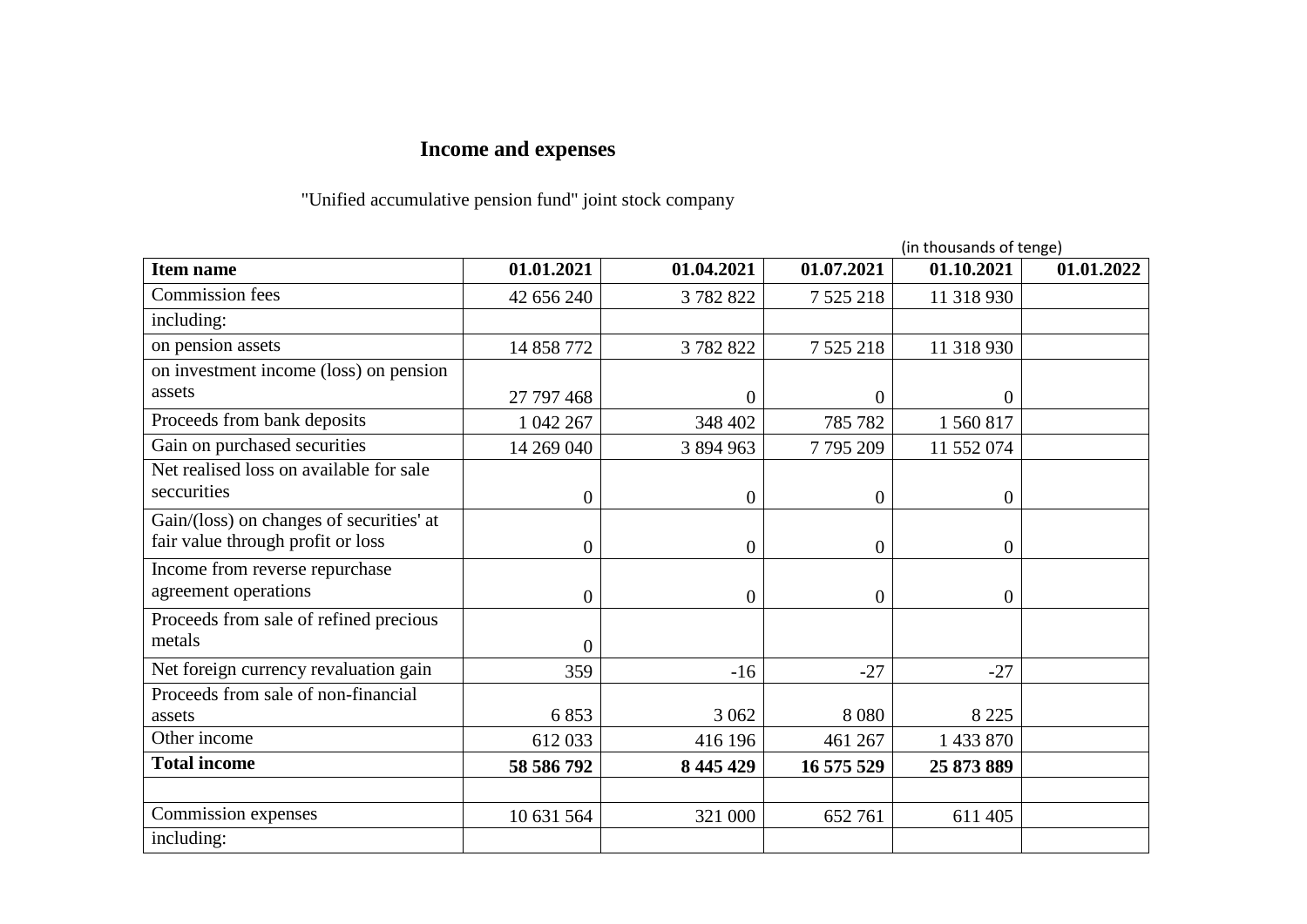| Commission for fudiciary management         | 7 188 269        | 5 0 3 4        | 322 833        | 188 372          |  |
|---------------------------------------------|------------------|----------------|----------------|------------------|--|
| Custody operations                          | 3 443 295        | 315 966        | 329 928        | 423 033          |  |
| Expenses in the form of rewards on          |                  |                |                |                  |  |
| purchased securities                        | 28 5 6 6         | 11 156         | 19 4 69        | 27 601           |  |
| Expenses on repurchase agreement            |                  |                |                |                  |  |
| operations                                  | $\boldsymbol{0}$ |                |                |                  |  |
| Rewards on received loans and interest      |                  |                |                |                  |  |
| expenses on lease liabilities               | 57 950           | 8692           | 19 358         | 25 694           |  |
| General administrative expenses             | 12 169 412       | 3 229 943      | 6 224 931      | 9 367 361        |  |
| including:                                  |                  |                |                |                  |  |
| payroll related expenses and travel         |                  |                |                |                  |  |
| expenses                                    | 7 138 512        | 1922 356       | 3 548 383      | 5 181 857        |  |
| amortization and depreciation               | 1 672 069        | 380 801        | 773 338        | 1 151 282        |  |
| expenses on operating lease                 | $\overline{0}$   | $\overline{0}$ | $\overline{0}$ | $\boldsymbol{0}$ |  |
| tax and obligatory payments to state        |                  |                |                |                  |  |
| budget expenses (except for income tax)     | 843 079          | 218 483        | 446 454        | 651 862          |  |
| other administrative expenses               | 2 5 1 5 7 5 2    | 708 303        | 1 456 756      | 2 3 8 2 3 6 0    |  |
| Expenses on sale of non-financial assets    |                  |                |                |                  |  |
| and transfer of assets                      | 366 852          | 1 203          | 1 203          | 1 3 5 7          |  |
| Other expenses                              | 873 926          | 589            | 660            | 20 613           |  |
| <b>Total expenses</b>                       | 24 128 270       | 3 572 583      | 6918382        | 10 054 031       |  |
|                                             |                  |                |                |                  |  |
| Profit (loss) before provisions             | 34 458 522       | 4 872 846      | 9 657 147      | 15 819 858       |  |
| Provisions for possible losses on           |                  |                |                |                  |  |
| operations                                  | $-136239$        | $-990$         | $-37135$       | $-104294$        |  |
| Profit from capital of other legal entities |                  | $\overline{0}$ | $\overline{0}$ | $\overline{0}$   |  |
| Profit (loss) for the period                | 34 594 761       | 4 873 836      | 9 694 282      | 15 924 152       |  |
|                                             |                  |                |                |                  |  |
| Profit (loss) before tax                    | 34 594 761       | 4 873 836      | 9 694 282      | 15 924 152       |  |